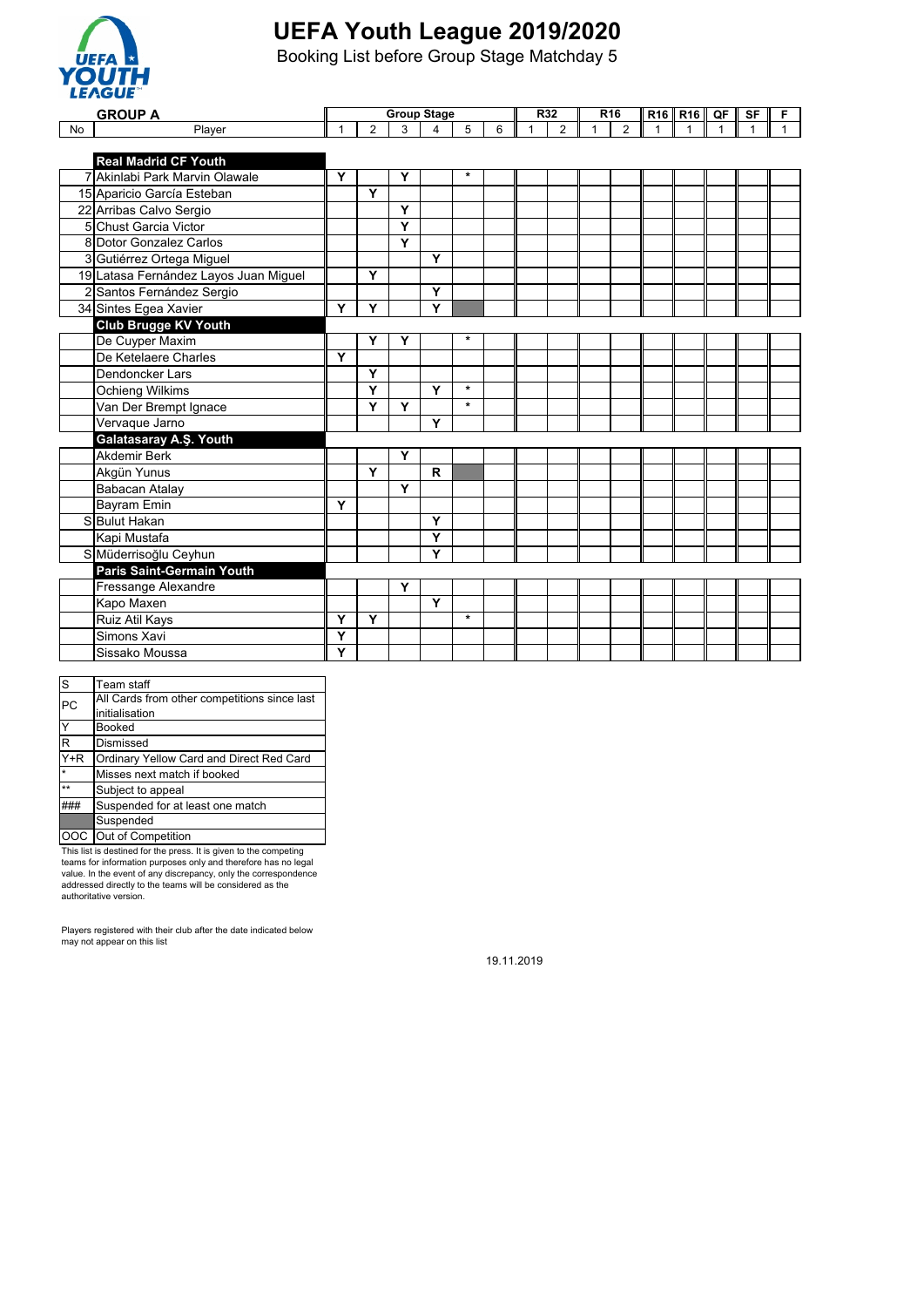

Booking List before Group Stage Matchday 5

|    | <b>GROUP B</b>                 |             |                         | <b>Group Stage</b> |   |         |   |   | <b>R32</b>     |   | R <sub>16</sub> |             | R <sub>16</sub> R <sub>16</sub> | QF I         | SF | F            |
|----|--------------------------------|-------------|-------------------------|--------------------|---|---------|---|---|----------------|---|-----------------|-------------|---------------------------------|--------------|----|--------------|
| No | Player                         | 1           | $\overline{2}$          | 3                  | 4 | 5       | 6 | 1 | $\overline{2}$ | 1 | $\overline{2}$  | $\mathbf 1$ | $\mathbf{1}$                    | $\mathbf{1}$ | 1  | $\mathbf{1}$ |
|    |                                |             |                         |                    |   |         |   |   |                |   |                 |             |                                 |              |    |              |
|    | <b>FK Crvena zvezda Youth</b>  |             |                         |                    |   |         |   |   |                |   |                 |             |                                 |              |    |              |
|    | S Bajković Boban               |             |                         |                    | Y |         |   |   |                |   |                 |             |                                 |              |    |              |
|    | <b>Burmaz Borisav</b>          |             |                         |                    | Ÿ |         |   |   |                |   |                 |             |                                 |              |    |              |
|    | S Dorđević Slavoljub           |             |                         | Y                  |   |         |   |   |                |   |                 |             |                                 |              |    |              |
|    | Lukić Aleksandar               |             | Y                       |                    |   |         |   |   |                |   |                 |             |                                 |              |    |              |
|    | Matić Aleksa                   |             | Y                       | Y                  |   | $\star$ |   |   |                |   |                 |             |                                 |              |    |              |
|    | Milikić Mirko                  | Y           |                         | Y                  |   | $\star$ |   |   |                |   |                 |             |                                 |              |    |              |
|    | Mitrović Stefan                |             |                         |                    | Y |         |   |   |                |   |                 |             |                                 |              |    |              |
|    | Piplića Petar                  | Y           |                         |                    | Ÿ | $\star$ |   |   |                |   |                 |             |                                 |              |    |              |
|    | Radulović Andrija              | $\mathbf R$ |                         |                    | Υ |         |   |   |                |   |                 |             |                                 |              |    |              |
|    | <b>Olympiacos FC Youth</b>     |             |                         |                    |   |         |   |   |                |   |                 |             |                                 |              |    |              |
|    | 22 Arsenidis Dimitrios         |             |                         | Y                  |   |         |   |   |                |   |                 |             |                                 |              |    |              |
|    | 19 Belić Kristijan             |             | Y                       |                    | R |         |   |   |                |   |                 |             |                                 |              |    |              |
|    | 35 Liatsos Christos            | Y           |                         |                    |   |         |   |   |                |   |                 |             |                                 |              |    |              |
|    | 9 Martinis Apostolos - Ilias   |             | Y                       |                    |   |         |   |   |                |   |                 |             |                                 |              |    |              |
|    | 20 Neofytidis Georgios         |             |                         | $\overline{Y}$     |   |         |   |   |                |   |                 |             |                                 |              |    |              |
|    | 34 Sourlis Vasileios           | Y           | Y                       |                    |   | $\star$ |   |   |                |   |                 |             |                                 |              |    |              |
|    | 3 Tzolakis Konstantinos        |             |                         | Y                  | Y | $\star$ |   |   |                |   |                 |             |                                 |              |    |              |
|    | <b>Tottenham Hotspur Youth</b> |             |                         |                    |   |         |   |   |                |   |                 |             |                                 |              |    |              |
|    | Bennett J'Neil Lloyd           |             |                         |                    | Y |         |   |   |                |   |                 |             |                                 |              |    |              |
|    | Bowden Jamie                   | Ÿ           | Y                       |                    |   | $\star$ |   |   |                |   |                 |             |                                 |              |    |              |
|    | <b>Cirkin Dennis</b>           |             |                         |                    | Y |         |   |   |                |   |                 |             |                                 |              |    |              |
|    | Eyoma Timothy                  |             | Y                       |                    |   |         |   |   |                |   |                 |             |                                 |              |    |              |
|    | Maghoma Edmond-Paris           |             | $\overline{\mathsf{Y}}$ |                    |   |         |   |   |                |   |                 |             |                                 |              |    |              |
|    | Markanday Dilan                |             |                         |                    | Y |         |   |   |                |   |                 |             |                                 |              |    |              |
|    | Oakley-Boothe Tashan           |             | Y                       |                    |   |         |   |   |                |   |                 |             |                                 |              |    |              |
|    | FC Bayern München Youth        |             |                         |                    |   |         |   |   |                |   |                 |             |                                 |              |    |              |
|    | Cuni Marvin                    |             | Y                       |                    |   |         |   |   |                |   |                 |             |                                 |              |    |              |
|    | <b>Rhein Torben</b>            |             | Y                       |                    |   |         |   |   |                |   |                 |             |                                 |              |    |              |
|    | <b>Schneller Lukas</b>         |             |                         |                    | Y |         |   |   |                |   |                 |             |                                 |              |    |              |
|    | <b>Tillman Malik</b>           | Y           |                         |                    |   |         |   |   |                |   |                 |             |                                 |              |    |              |
|    |                                |             |                         |                    |   |         |   |   |                |   |                 |             |                                 |              |    |              |

| S                       | Team staff                                   |
|-------------------------|----------------------------------------------|
| PC                      | All Cards from other competitions since last |
|                         | initialisation                               |
| $\overline{Y}$          | <b>Booked</b>                                |
| $\overline{\mathsf{R}}$ | Dismissed                                    |
| $Y+R$                   | Ordinary Yellow Card and Direct Red Card     |
| $\star$                 | Misses next match if booked                  |
| $\star\star$            | Subject to appeal                            |
|                         | Suspended for at least one match             |
|                         | Suspended                                    |
|                         | OOC Out of Competition                       |

This list is destined for the press. It is given to the competing teams for information purposes only and therefore has no legal value. In the event of any discrepancy, only the correspondence addressed directly to the teams will be considered as the authoritative version.

Players registered with their club after the date indicated below may not appear on this list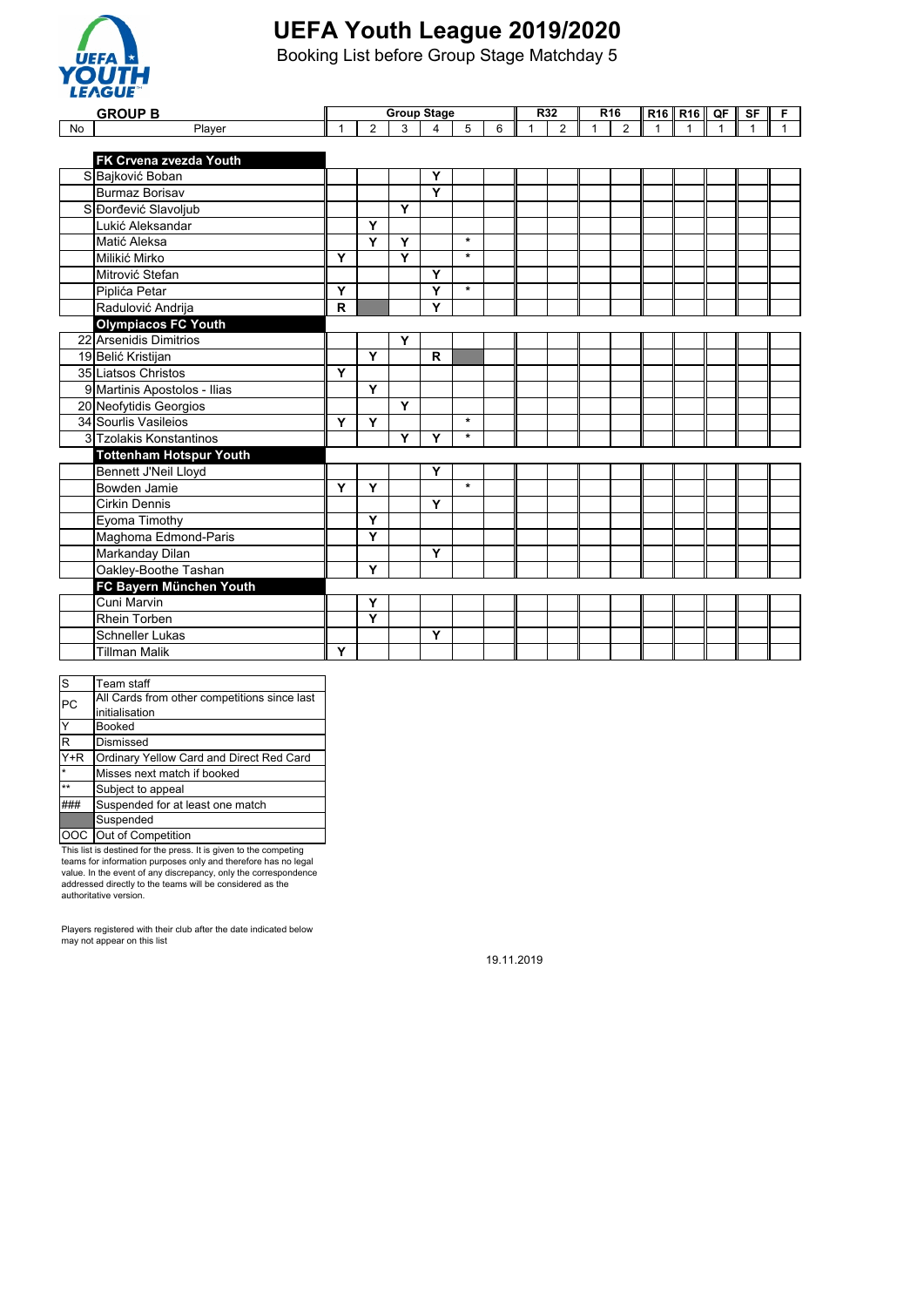

Booking List before Group Stage Matchday 5

|    | <b>GROUP C</b>                  | <b>Group Stage</b>      |                |             |                |         |   | R <sub>32</sub> |                | R <sub>16</sub> |                |             | R <sub>16</sub>   R <sub>16</sub> | QF | <b>SF</b> | F            |
|----|---------------------------------|-------------------------|----------------|-------------|----------------|---------|---|-----------------|----------------|-----------------|----------------|-------------|-----------------------------------|----|-----------|--------------|
| No | Player                          | 1                       | $\overline{2}$ | 3           | $\overline{4}$ | 5       | 6 | 1               | $\overline{2}$ | $\overline{1}$  | $\overline{2}$ | $\mathbf 1$ | $\mathbf{1}$                      | 1  |           | $\mathbf{1}$ |
|    |                                 |                         |                |             |                |         |   |                 |                |                 |                |             |                                   |    |           |              |
|    | <b>Atalanta BC Youth</b>        |                         |                |             |                |         |   |                 |                |                 |                |             |                                   |    |           |              |
|    | Brogni Giorgio                  |                         |                |             | Y              |         |   |                 |                |                 |                |             |                                   |    |           |              |
|    | Cambiaghi Nicolò                | Y                       |                |             |                |         |   |                 |                |                 |                |             |                                   |    |           |              |
|    | Da Riva Jacopo                  | $\overline{\mathsf{Y}}$ |                |             |                |         |   |                 |                |                 |                |             |                                   |    |           |              |
|    | Ghislandi Davide Angelo         | Y                       |                |             |                |         |   |                 |                |                 |                |             |                                   |    |           |              |
|    | Gyabuaa Manu Emmanuel           |                         |                | Y           | Y              | $\star$ |   |                 |                |                 |                |             |                                   |    |           |              |
|    | Okoli Memeh Caleb               |                         |                |             | Y              |         |   |                 |                |                 |                |             |                                   |    |           |              |
|    | Piccoli Roberto                 | Y                       |                |             |                |         |   |                 |                |                 |                |             |                                   |    |           |              |
|    | Ruggeri Matteo                  |                         | Y              |             |                |         |   |                 |                |                 |                |             |                                   |    |           |              |
|    | FC Shakhtar Donetsk Youth       |                         |                |             |                |         |   |                 |                |                 |                |             |                                   |    |           |              |
|    | 10 Egbudjo Daniel               |                         |                | $\mathbf R$ |                |         |   |                 |                |                 |                |             |                                   |    |           |              |
|    | 14 Hurov Kostiantyn             | Y                       |                |             |                |         |   |                 |                |                 |                |             |                                   |    |           |              |
|    | 26 Mudryk Mykhailo              |                         |                | Y           |                |         |   |                 |                |                 |                |             |                                   |    |           |              |
|    | 27 Muravskyi Nazarii            |                         |                | Y           |                |         |   |                 |                |                 |                |             |                                   |    |           |              |
|    | 34 Sikan Danylo                 | Ÿ                       |                | Ÿ           |                | $\ast$  |   |                 |                |                 |                |             |                                   |    |           |              |
|    | 35 Sudakov Georgiy              |                         |                |             | Y              |         |   |                 |                |                 |                |             |                                   |    |           |              |
|    | 40 Yakuba Roman                 | Y                       |                | Y           |                | $\star$ |   |                 |                |                 |                |             |                                   |    |           |              |
|    | <b>Manchester City FC Youth</b> |                         |                |             |                |         |   |                 |                |                 |                |             |                                   |    |           |              |
|    | Bernabe Garcia Adrian           |                         |                | Y           |                |         |   |                 |                |                 |                |             |                                   |    |           |              |
|    | Delap Liam                      |                         |                |             | Y              |         |   |                 |                |                 |                |             |                                   |    |           |              |
|    | Diounkou Tecagne Alpha          |                         | Y              |             |                |         |   |                 |                |                 |                |             |                                   |    |           |              |
|    | Pozo Iker                       |                         |                | Y           |                |         |   |                 |                |                 |                |             |                                   |    |           |              |
|    | <b>GNK Dinamo Youth</b>         |                         |                |             |                |         |   |                 |                |                 |                |             |                                   |    |           |              |
|    | Franjić Bartol                  | $\mathbf R$             |                |             |                |         |   |                 |                |                 |                |             |                                   |    |           |              |
|    | Janković Niko                   |                         | Y              |             |                |         |   |                 |                |                 |                |             |                                   |    |           |              |
|    | Jurišić Roko                    |                         | Y              |             |                |         |   |                 |                |                 |                |             |                                   |    |           |              |
|    | Karrica Bernard                 | Y                       |                |             |                |         |   |                 |                |                 |                |             |                                   |    |           |              |
|    | Kočar Omar                      |                         | Y              |             |                |         |   |                 |                |                 |                |             |                                   |    |           |              |
|    | Krizmanić Tomislav              |                         | Y              | Y           |                | $\star$ |   |                 |                |                 |                |             |                                   |    |           |              |
|    | <b>Marin Antonio</b>            |                         |                |             | Y              |         |   |                 |                |                 |                |             |                                   |    |           |              |
|    | Moro Nikola                     |                         |                |             |                |         |   |                 |                |                 |                |             |                                   |    |           |              |
|    | S Šarlija Marko                 |                         |                | Y           |                |         |   |                 |                |                 |                |             |                                   |    |           |              |
|    | Šutalo Josip                    |                         | Y              |             |                |         |   |                 |                |                 |                |             |                                   |    |           |              |

| ls                | Team staff                                   |
|-------------------|----------------------------------------------|
| PC                | All Cards from other competitions since last |
|                   | initialisation                               |
| Y                 | <b>Booked</b>                                |
| ΙR                | Dismissed                                    |
| $\overline{Y}$ +R | Ordinary Yellow Card and Direct Red Card     |
| $\star$           | Misses next match if booked                  |
| $^{\star\star}$   | Subject to appeal                            |
|                   | Suspended for at least one match             |
|                   | Suspended                                    |
|                   | OOC Out of Competition                       |

This list is destined for the press. It is given to the competing<br>teams for information purposes only and therefore has no legal<br>value. In the event of any discrepancy, only the correspondence<br>addressed directly to the tea

Players registered with their club after the date indicated below may not appear on this list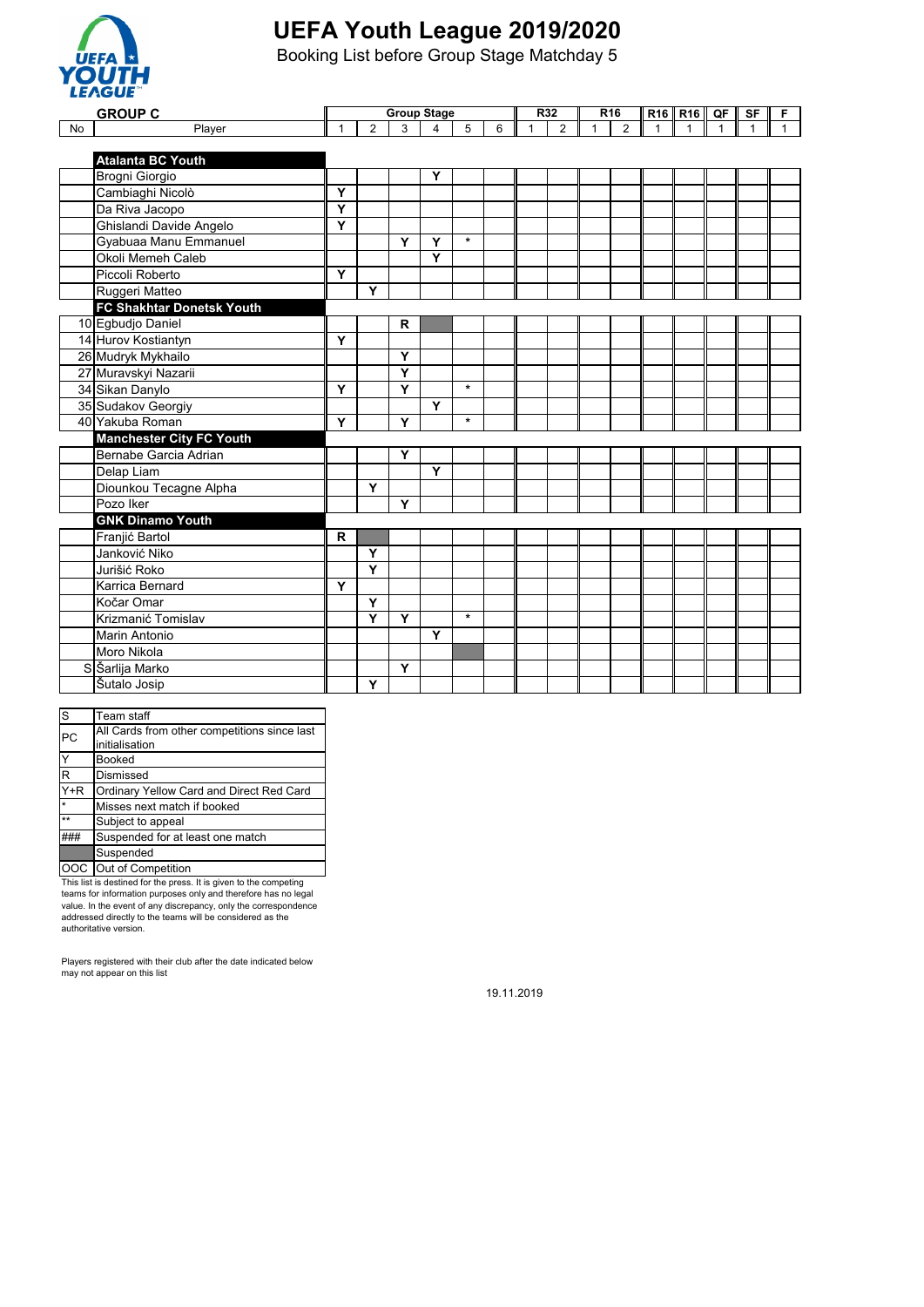

Booking List before Group Stage Matchday 5

|           | <b>GROUP D</b>                |              |                |   | <b>Group Stage</b> |         |   |              | R <sub>32</sub> | R16 |                |              | R <sub>16</sub> R <sub>16</sub> | QF             | SF | F            |
|-----------|-------------------------------|--------------|----------------|---|--------------------|---------|---|--------------|-----------------|-----|----------------|--------------|---------------------------------|----------------|----|--------------|
| <b>No</b> | Player                        | $\mathbf{1}$ | $\overline{2}$ | 3 | 4                  | 5       | 6 | $\mathbf{1}$ | 2               | 1   | $\overline{2}$ | $\mathbf{1}$ | $\mathbf{1}$                    | $\overline{1}$ |    | $\mathbf{1}$ |
|           |                               |              |                |   |                    |         |   |              |                 |     |                |              |                                 |                |    |              |
|           | FC Lokomotiv Moskva Youth     |              |                |   |                    |         |   |              |                 |     |                |              |                                 |                |    |              |
|           | 81 Khlynov Nikita             |              | Y              |   |                    |         |   |              |                 |     |                |              |                                 |                |    |              |
|           | 83 Mironov Alexey             |              |                |   | Y                  |         |   |              |                 |     |                |              |                                 |                |    |              |
|           | 95 Osnov German               | Y            | Y              | Y |                    |         |   |              |                 |     |                |              |                                 |                |    |              |
|           | 73 Petrov Maksim              | Y            | Y              | Y |                    |         |   |              |                 |     |                |              |                                 |                |    |              |
|           | 82 Petukhov Ilya              | Y            |                |   |                    |         |   |              |                 |     |                |              |                                 |                |    |              |
|           | 45 Silyanov Alexander         |              |                | Y |                    |         |   |              |                 |     |                |              |                                 |                |    |              |
|           | 93 Suleimanov Timur           | Y            |                | Y |                    | $\star$ |   |              |                 |     |                |              |                                 |                |    |              |
|           | Club Atlético de Madrid Youth |              |                |   |                    |         |   |              |                 |     |                |              |                                 |                |    |              |
|           | 6 Castro Dorta Oscar          |              |                |   |                    |         |   |              |                 |     |                |              |                                 |                |    |              |
|           | 5 Moreno Ojeda Marco          |              | Y              |   |                    |         |   |              |                 |     |                |              |                                 |                |    |              |
|           | 10 Riquelme Reche Rodrigo     | Y            |                |   |                    |         |   |              |                 |     |                |              |                                 |                |    |              |
|           | 7 Salido Tejero Alberto       |              | Υ              |   |                    |         |   |              |                 |     |                |              |                                 |                |    |              |
|           | 24 Valera Karabinaite German  |              | Y              |   |                    |         |   |              |                 |     |                |              |                                 |                |    |              |
|           | <b>Juventus Youth</b>         |              |                |   |                    |         |   |              |                 |     |                |              |                                 |                |    |              |
|           | Abou Teher Franck Razack      |              |                | Y |                    |         |   |              |                 |     |                |              |                                 |                |    |              |
|           | Ahamada Naouirou              | Y            |                |   |                    |         |   |              |                 |     |                |              |                                 |                |    |              |
|           | Anzolin Matteo                |              | Y              |   |                    |         |   |              |                 |     |                |              |                                 |                |    |              |
|           | Da Graca Cosimo Marco         |              |                | Y |                    |         |   |              |                 |     |                |              |                                 |                |    |              |
|           | Dragusin Radu Matei           |              |                | Y |                    |         |   |              |                 |     |                |              |                                 |                |    |              |
|           | Fagioli Nicolo                |              |                |   | Y                  |         |   |              |                 |     |                |              |                                 |                |    |              |
|           | Francofonte Nicolò            |              |                | Y |                    |         |   |              |                 |     |                |              |                                 |                |    |              |
|           | Leo Daniel Cosimo Osvaldo     |              |                |   | Y                  |         |   |              |                 |     |                |              |                                 |                |    |              |
|           | Bayer 04 Leverkusen Youth     |              |                |   |                    |         |   |              |                 |     |                |              |                                 |                |    |              |
|           | Amiri Nadiem                  |              |                |   |                    |         |   |              |                 |     |                |              |                                 |                |    |              |
|           | Azhil Ayman                   |              | Y              |   |                    |         |   |              |                 |     |                |              |                                 |                |    |              |
|           | Kemper Phil                   |              | Y              |   |                    |         |   |              |                 |     |                |              |                                 |                |    |              |
|           | Sarpei Kingsley               |              |                |   | Y                  |         |   |              |                 |     |                |              |                                 |                |    |              |
|           | Scott Christopher Gavin       |              | Y              |   | Ý                  | $\star$ |   |              |                 |     |                |              |                                 |                |    |              |
|           | Stanilewicz Adrian            | Y            |                |   |                    |         |   |              |                 |     |                |              |                                 |                |    |              |

| S                       | Team staff                                   |
|-------------------------|----------------------------------------------|
| PC                      | All Cards from other competitions since last |
|                         | initialisation                               |
| Y                       | <b>Booked</b>                                |
| $\overline{\mathsf{R}}$ | Dismissed                                    |
| $\overline{Y+R}$        | Ordinary Yellow Card and Direct Red Card     |
| $\star$                 | Misses next match if booked                  |
| $**$                    | Subject to appeal                            |
|                         | Suspended for at least one match             |
|                         | Suspended                                    |
|                         | OOC Out of Competition                       |

This list is destined for the press. It is given to the competing<br>teams for information purposes only and therefore has no legal<br>value. In the event of any discrepancy, only the correspondence<br>addressed directly to the tea

Players registered with their club after the date indicated below may not appear on this list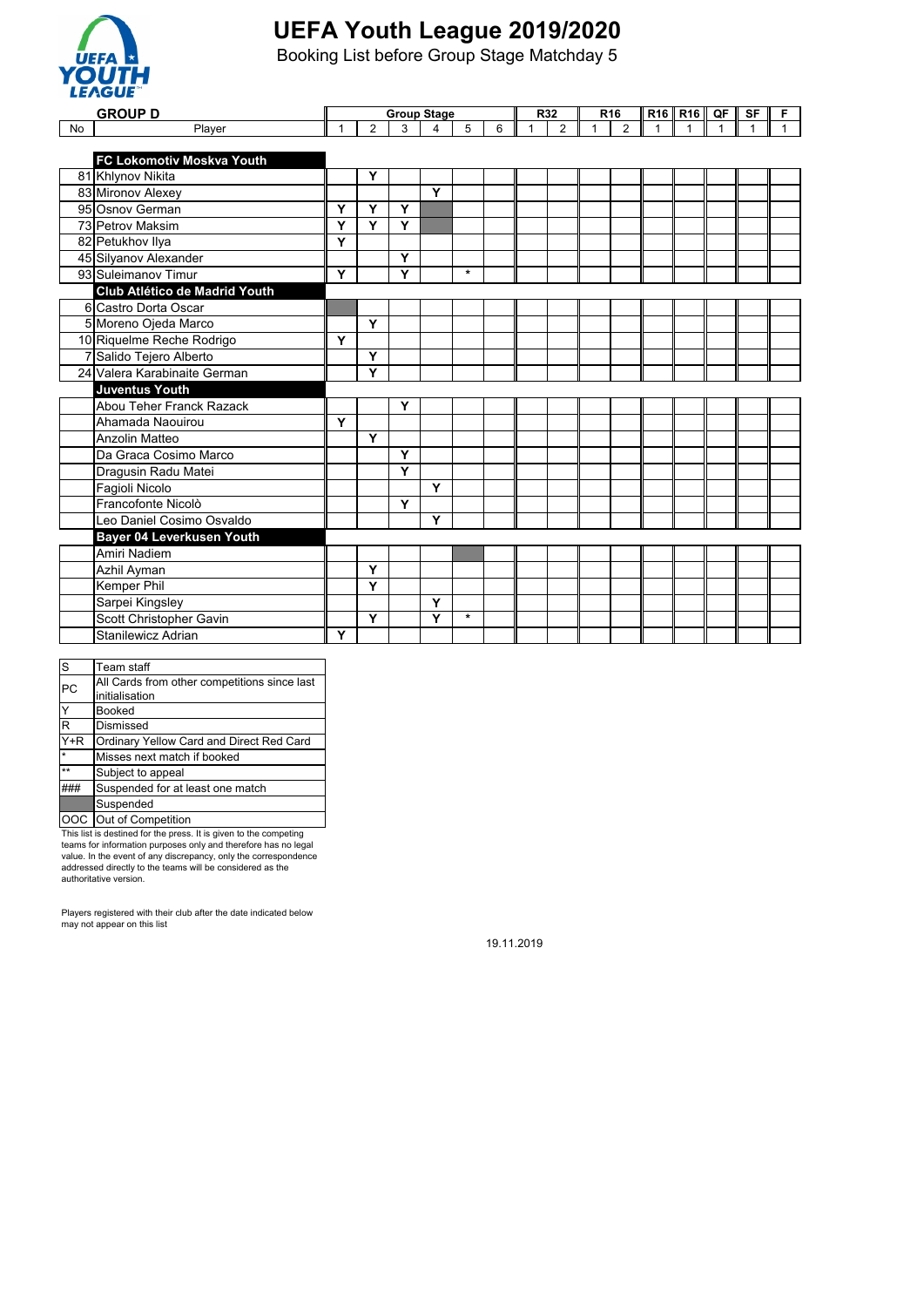

Booking List before Group Stage Matchday 5

|    | <b>GROUP E</b>                      | <b>Group Stage</b> |                         |   |                |         |   | R <sub>32</sub> |                | R16          | <b>R16</b>     | <b>R16</b>  | QF | <b>SF</b>   | F |              |
|----|-------------------------------------|--------------------|-------------------------|---|----------------|---------|---|-----------------|----------------|--------------|----------------|-------------|----|-------------|---|--------------|
| No | Player                              | $\mathbf{1}$       | $\overline{2}$          | 3 | $\overline{4}$ | 5       | 6 | $\mathbf{1}$    | $\overline{2}$ | $\mathbf{1}$ | $\overline{2}$ | $\mathbf 1$ | 1  | $\mathbf 1$ |   | $\mathbf{1}$ |
|    |                                     |                    |                         |   |                |         |   |                 |                |              |                |             |    |             |   |              |
|    | <b>Liverpool FC Youth</b>           |                    |                         |   |                |         |   |                 |                |              |                |             |    |             |   |              |
|    | Boyes Morgan                        |                    | Y                       |   |                |         |   |                 |                |              |                |             |    |             |   |              |
|    | <b>Brewster Rhian</b>               |                    |                         |   | Y              |         |   |                 |                |              |                |             |    |             |   |              |
|    | Cain Jake                           |                    |                         | Y |                |         |   |                 |                |              |                |             |    |             |   |              |
|    | Clarkson Leighton                   |                    | Y                       |   | Y              | $\star$ |   |                 |                |              |                |             |    |             |   |              |
|    | <b>Jones Curtis</b>                 |                    |                         | Y |                |         |   |                 |                |              |                |             |    |             |   |              |
|    | Van Den Berg Sepp                   |                    | Y                       |   |                |         |   |                 |                |              |                |             |    |             |   |              |
|    | <b>Williams Neco</b>                |                    | Y                       |   |                |         |   |                 |                |              |                |             |    |             |   |              |
|    | <b>FC Salzburg Youth</b>            |                    |                         |   |                |         |   |                 |                |              |                |             |    |             |   |              |
|    | 4 Affengruber David                 |                    | Y                       |   |                |         |   |                 |                |              |                |             |    |             |   |              |
|    | 19 Bekar Ogulcan                    | Υ                  |                         |   |                |         |   |                 |                |              |                |             |    |             |   |              |
|    | 11 De Souza Figueiredo Luis Phelipe | Ý                  |                         |   |                |         |   |                 |                |              |                |             |    |             |   |              |
|    | 8 Kjaergaard Maurits                |                    |                         |   | $\overline{Y}$ |         |   |                 |                |              |                |             |    |             |   |              |
|    | SKramer Frank                       |                    | Y                       |   |                |         |   |                 |                |              |                |             |    |             |   |              |
|    | 16 Major Sámuel                     |                    | $\overline{\mathsf{Y}}$ |   |                |         |   |                 |                |              |                |             |    |             |   |              |
|    | 18 Oroz Alois Dominik               | Υ                  |                         |   |                |         |   |                 |                |              |                |             |    |             |   |              |
|    | 6 Pokorny Peter                     | Y                  |                         |   | Y              | $\star$ |   |                 |                |              |                |             |    |             |   |              |
|    | 27 Prass Alexander                  | Y                  |                         |   |                |         |   |                 |                |              |                |             |    |             |   |              |
|    | 13 Seiwald Nicolas                  |                    | Y                       |   |                |         |   |                 |                |              |                |             |    |             |   |              |
|    | <b>KRC Genk Youth</b>               |                    |                         |   |                |         |   |                 |                |              |                |             |    |             |   |              |
|    | <b>Didden Matisse</b>               |                    | Y                       |   |                |         |   |                 |                |              |                |             |    |             |   |              |
|    | Leliendal Yannick                   | Y                  |                         |   |                |         |   |                 |                |              |                |             |    |             |   |              |
|    | Sierra-Cappelletti Elias            | Y                  |                         |   |                |         |   |                 |                |              |                |             |    |             |   |              |
|    | Vandermeulen Siebe                  |                    |                         | Y |                |         |   |                 |                |              |                |             |    |             |   |              |
|    | <b>SSC Napoli Youth</b>             |                    |                         |   |                |         |   |                 |                |              |                |             |    |             |   |              |
|    | Ceparano Giovanni                   |                    |                         |   | Y              |         |   |                 |                |              |                |             |    |             |   |              |
|    | Cioffi Antonio                      |                    | Y                       |   |                |         |   |                 |                |              |                |             |    |             |   |              |
|    | Costanzo Davide                     |                    |                         |   | R              |         |   |                 |                |              |                |             |    |             |   |              |
|    | D'Onofrio Nello                     |                    |                         |   | $\overline{Y}$ |         |   |                 |                |              |                |             |    |             |   |              |
|    | Esposito Alessio                    |                    |                         | Y |                |         |   |                 |                |              |                |             |    |             |   |              |
|    | Gaetano Gianluca                    |                    |                         |   | Y              |         |   |                 |                |              |                |             |    |             |   |              |
|    | <b>Mamas Rafail</b>                 |                    |                         | Y |                |         |   |                 |                |              |                |             |    |             |   |              |
|    | <b>Mancino Andrea</b>               |                    |                         |   | Y              |         |   |                 |                |              |                |             |    |             |   |              |
|    | Vianni Samuele                      |                    |                         | Y |                |         |   |                 |                |              |                |             |    |             |   |              |
|    | Virgilio Raffaele                   |                    |                         | Y | Y              | $\star$ |   |                 |                |              |                |             |    |             |   |              |

| ls                      | Team staff                                   |
|-------------------------|----------------------------------------------|
| PC                      | All Cards from other competitions since last |
|                         | initialisation                               |
| Y                       | <b>Booked</b>                                |
| $\overline{\mathsf{R}}$ | Dismissed                                    |
| $Y+R$                   | Ordinary Yellow Card and Direct Red Card     |
| $\star$                 | Misses next match if booked                  |
| $\star\star$            | Subject to appeal                            |
|                         | Suspended for at least one match             |
|                         | Suspended                                    |
|                         | <b>OOC</b> Out of Competition                |

This list is destined for the press. It is given to the competing teams for information purposes only and therefore has no legal value. In the event of any discrepancy, only the correspondence addressed directly to the teams will be considered as the authoritative version.

Players registered with their club after the date indicated below may not appear on this list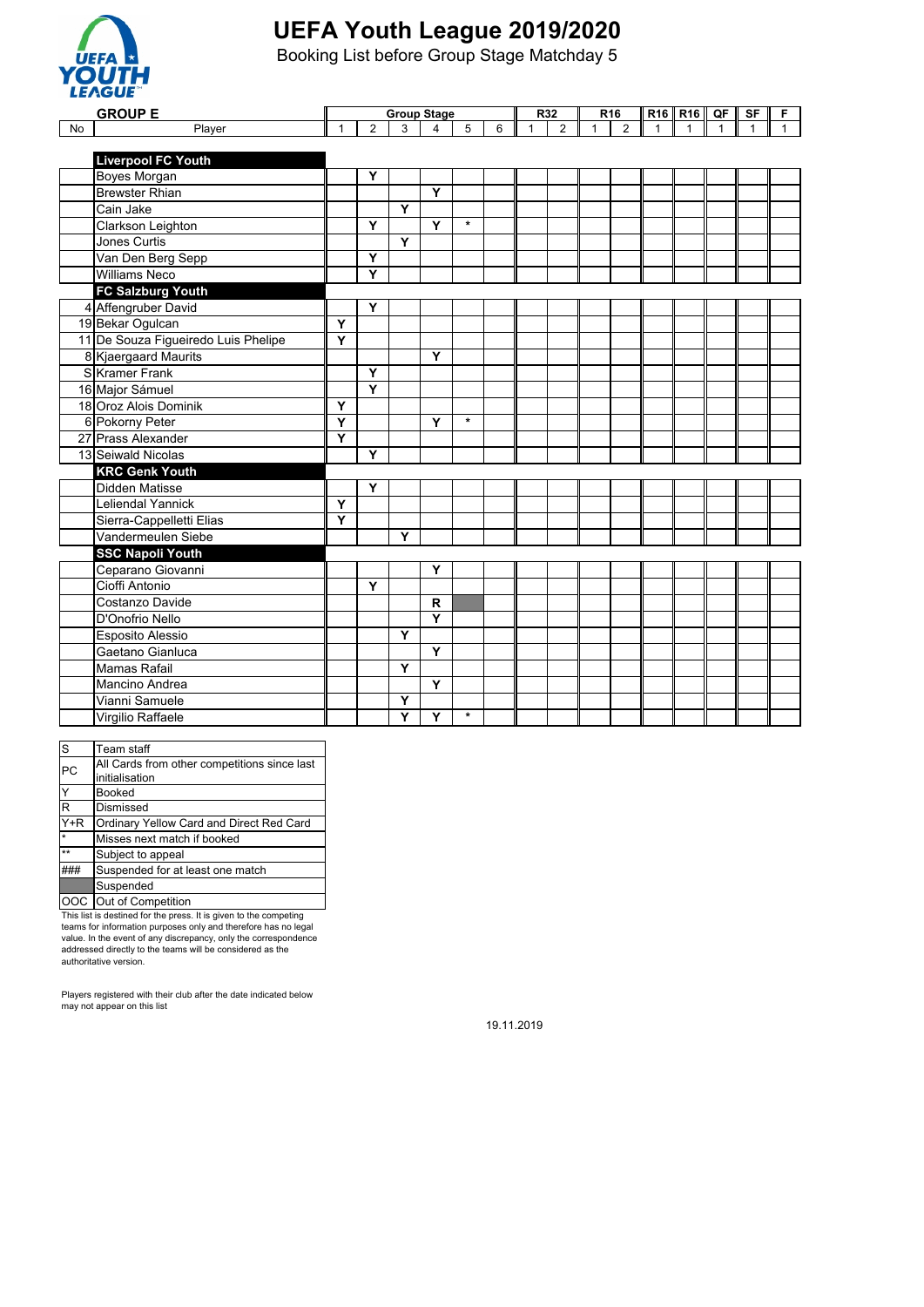

Booking List before Group Stage Matchday 5

|           | -----                                            | <b>Group Stage</b> |                |   |   |         |   |   | R <sub>32</sub><br>R16 |  |                |   |                   |             |    |   |
|-----------|--------------------------------------------------|--------------------|----------------|---|---|---------|---|---|------------------------|--|----------------|---|-------------------|-------------|----|---|
|           | <b>GROUP F</b>                                   |                    |                |   |   |         |   |   |                        |  |                |   | $R16$ R16 $\,$ QF |             | SF | F |
| <b>No</b> | Player                                           | 1                  | $\overline{2}$ | 3 | 4 | 5       | 6 | 1 | $\overline{2}$         |  | $\overline{2}$ | 1 | $\mathbf 1$       | $\mathbf 1$ |    |   |
|           |                                                  |                    |                |   |   |         |   |   |                        |  |                |   |                   |             |    |   |
|           | <b>FC Barcelona Youth</b>                        |                    |                |   |   | $\star$ |   |   |                        |  |                |   |                   |             |    |   |
|           | Canton Roman Antonio Jesús<br>Marmol Medina Mika | Y                  | Y              |   | Y |         |   |   |                        |  |                |   |                   |             |    |   |
|           |                                                  |                    |                |   |   | $\star$ |   |   |                        |  |                |   |                   |             |    |   |
|           | Rosanas Moragas Sergi                            |                    | Y              | Y |   |         |   |   |                        |  |                |   |                   |             |    |   |
|           | Sanz Catalan Alvaro                              |                    |                | Y | R |         |   |   |                        |  |                |   |                   |             |    |   |
|           | Tenas Ureña Arnau                                |                    |                |   | Y |         |   |   |                        |  |                |   |                   |             |    |   |
|           | F.C. Internazionale Milano Youth                 |                    |                |   |   |         |   |   |                        |  |                |   |                   |             |    |   |
|           | Esposito Sebastiano                              | Y                  |                |   |   |         |   |   |                        |  |                |   |                   |             |    |   |
|           | Gianelli Jacopo                                  |                    |                | Y |   |         |   |   |                        |  |                |   |                   |             |    |   |
|           | Ntube Michael Ronaldo Mboe                       |                    |                | Y |   |         |   |   |                        |  |                |   |                   |             |    |   |
|           | Squizzato Niccolò                                | Y                  |                |   |   |         |   |   |                        |  |                |   |                   |             |    |   |
|           | <b>SK Slavia Praha Youth</b>                     |                    |                |   |   |         |   |   |                        |  |                |   |                   |             |    |   |
|           | Červ Lukáš                                       |                    | Y              | Y |   | $\star$ |   |   |                        |  |                |   |                   |             |    |   |
|           | Douděra Martin                                   |                    | Y              |   | Y | $\star$ |   |   |                        |  |                |   |                   |             |    |   |
|           | Hošek Michal                                     | R                  |                |   |   |         |   |   |                        |  |                |   |                   |             |    |   |
|           | <b>Kosek Daniel</b>                              |                    | Y              | Y |   | $\star$ |   |   |                        |  |                |   |                   |             |    |   |
|           | Křišťan Jakub                                    |                    |                | Y |   |         |   |   |                        |  |                |   |                   |             |    |   |
|           | Matys František                                  | Y                  |                |   |   |         |   |   |                        |  |                |   |                   |             |    |   |
|           | Silva Estevam Aguiar João Felipe                 |                    | Y              |   |   |         |   |   |                        |  |                |   |                   |             |    |   |
|           | Štětka David                                     | Y                  |                |   | Y | $\star$ |   |   |                        |  |                |   |                   |             |    |   |
|           | Vaněk Michal                                     | Y                  |                |   |   |         |   |   |                        |  |                |   |                   |             |    |   |
|           | Zeronik Jakub                                    | Y                  | Y              |   |   | $\star$ |   |   |                        |  |                |   |                   |             |    |   |
|           | <b>Borussia Dortmund Youth</b>                   |                    |                |   |   |         |   |   |                        |  |                |   |                   |             |    |   |
|           | Göckan Mert                                      |                    |                |   | Y |         |   |   |                        |  |                |   |                   |             |    |   |
|           | Moukoko Youssoufa                                |                    | Y              |   |   |         |   |   |                        |  |                |   |                   |             |    |   |
|           | Pherai Immanuel                                  | Y                  |                |   |   |         |   |   |                        |  |                |   |                   |             |    |   |
|           | Rauch Julius Fynn                                |                    |                | Ÿ |   |         |   |   |                        |  |                |   |                   |             |    |   |
|           | <b>Terzi Muhammed Emir</b>                       |                    | Y              |   | Y | $\star$ |   |   |                        |  |                |   |                   |             |    |   |
|           |                                                  |                    |                |   |   |         |   |   |                        |  |                |   |                   |             |    |   |

| <sub>S</sub> | Team staff                                   |
|--------------|----------------------------------------------|
| PC           | All Cards from other competitions since last |
|              | initialisation                               |
| Ý            | <b>Booked</b>                                |
| R            | Dismissed                                    |
| $Y+R$        | Ordinary Yellow Card and Direct Red Card     |
| $\star$      | Misses next match if booked                  |
| $\star\star$ | Subject to appeal                            |
|              | Suspended for at least one match             |
|              | Suspended                                    |
| OOC.         | Out of Competition                           |

This list is destined for the press. It is given to the competing teams for information purposes only and therefore has no legal value. In the event of any discrepancy, only the correspondence addressed directly to the teams will be considered as the authoritative version.

Players registered with their club after the date indicated below may not appear on this list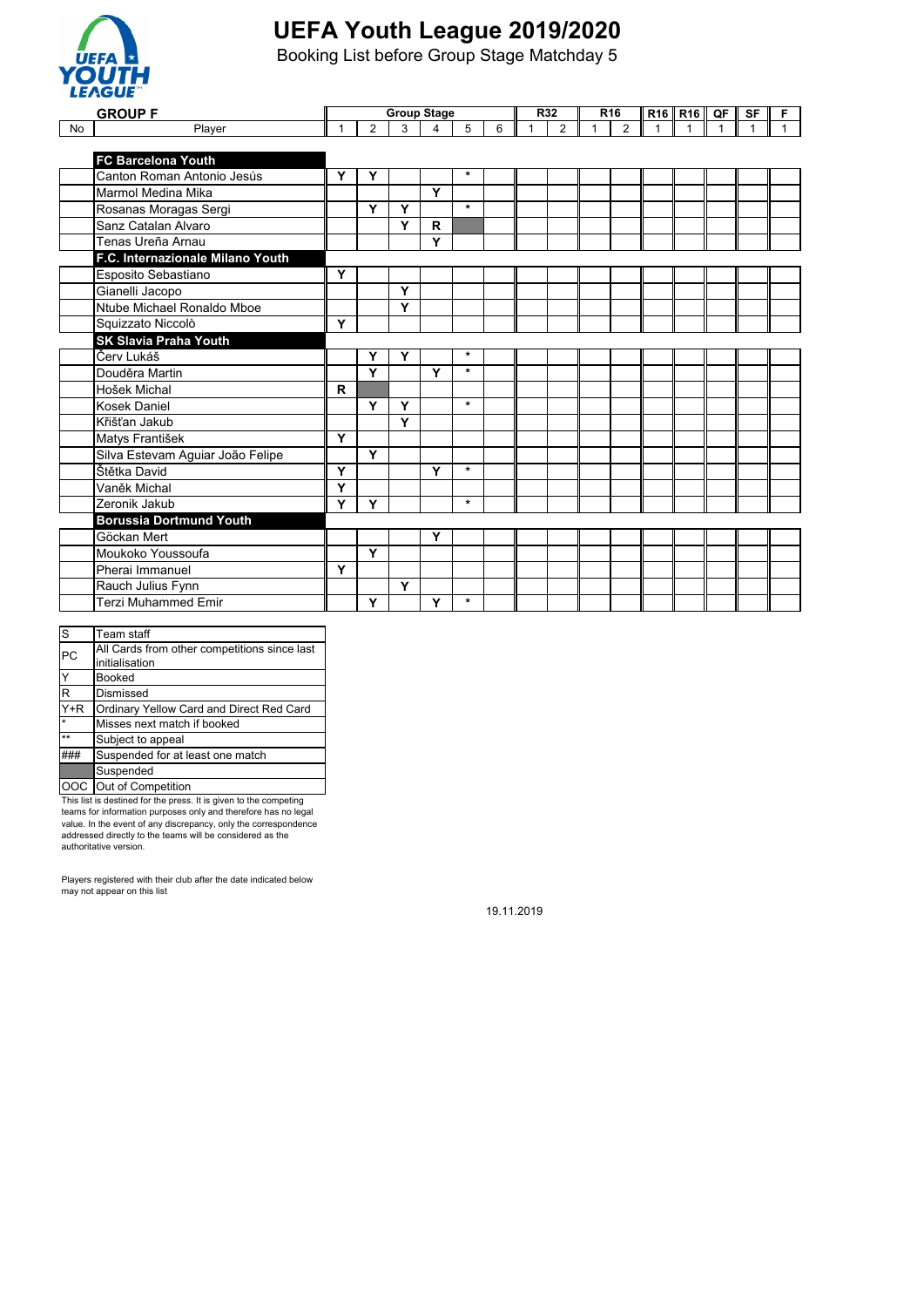

Booking List before Group Stage Matchday 5

|    | <b>GROUP G</b>                     | <b>Group Stage</b>                                              |                         |                         |                         |                     |  | R32<br>R <sub>16</sub> |                           |                    |              |              |  |  | SF | F |
|----|------------------------------------|-----------------------------------------------------------------|-------------------------|-------------------------|-------------------------|---------------------|--|------------------------|---------------------------|--------------------|--------------|--------------|--|--|----|---|
| No | Player                             | $\overline{2}$<br>$\overline{4}$<br>5<br>$\mathbf{1}$<br>3<br>6 |                         | $\mathbf{1}$            | $\overline{2}$          | $\overline{2}$<br>1 |  | $\mathbf{1}$           | $R16$ R16<br>$\mathbf{1}$ | QF<br>$\mathbf{1}$ | $\mathbf{1}$ | $\mathbf{1}$ |  |  |    |   |
|    |                                    |                                                                 |                         |                         |                         |                     |  |                        |                           |                    |              |              |  |  |    |   |
|    | <b>Football Club Zenit Youth</b>   |                                                                 |                         |                         |                         |                     |  |                        |                           |                    |              |              |  |  |    |   |
|    | 65 Bachinskiy Maxim                |                                                                 | Y                       |                         |                         |                     |  |                        |                           |                    |              |              |  |  |    |   |
|    | 94 Khotulev Danila                 | Y                                                               | $\overline{\mathsf{Y}}$ |                         | $\overline{\mathsf{Y}}$ |                     |  |                        |                           |                    |              |              |  |  |    |   |
|    | 47 Kosarev Kirill                  | Ý                                                               | $\overline{\mathsf{Y}}$ |                         |                         | $\star$             |  |                        |                           |                    |              |              |  |  |    |   |
|    | 64 Kravtsov Kirill                 |                                                                 |                         | Y                       |                         |                     |  |                        |                           |                    |              |              |  |  |    |   |
|    | 58 Nogtev Roman                    |                                                                 |                         | Y                       |                         |                     |  |                        |                           |                    |              |              |  |  |    |   |
|    | 87 Prokhin Danila                  |                                                                 |                         | Y                       | Υ                       | $\star$             |  |                        |                           |                    |              |              |  |  |    |   |
|    | 69 Pryshchepa Dzmitry              |                                                                 |                         |                         | $\overline{\mathsf{R}}$ |                     |  |                        |                           |                    |              |              |  |  |    |   |
|    | 46 Simdyankin Nikita               |                                                                 |                         |                         | Y                       |                     |  |                        |                           |                    |              |              |  |  |    |   |
|    | 37 Simutenkov Vadim                |                                                                 |                         |                         | Y                       |                     |  |                        |                           |                    |              |              |  |  |    |   |
|    | 63 Smirnov Maxim                   |                                                                 |                         |                         | Ý                       |                     |  |                        |                           |                    |              |              |  |  |    |   |
|    | 42 Varichev Danila                 | Υ                                                               |                         |                         |                         |                     |  |                        |                           |                    |              |              |  |  |    |   |
|    | 57 Zakharov Gleb                   |                                                                 | Y                       |                         |                         |                     |  |                        |                           |                    |              |              |  |  |    |   |
|    | <b>SL Benfica Youth</b>            |                                                                 |                         |                         |                         |                     |  |                        |                           |                    |              |              |  |  |    |   |
|    | Alves Araújo Tiago Filipe          | Y                                                               |                         |                         |                         |                     |  |                        |                           |                    |              |              |  |  |    |   |
|    | Camará Ronaldo                     |                                                                 |                         | Y                       |                         |                     |  |                        |                           |                    |              |              |  |  |    |   |
|    | Da Costa Álvaro Pedro Miguel       | Y                                                               |                         |                         | $\overline{\mathsf{Y}}$ | $\star$             |  |                        |                           |                    |              |              |  |  |    |   |
|    | De Sousa Gancho De Brito Rafael    | Y                                                               |                         | Y                       | Y                       |                     |  |                        |                           |                    |              |              |  |  |    |   |
|    | Alexandre                          |                                                                 |                         |                         |                         |                     |  |                        |                           |                    |              |              |  |  |    |   |
|    | Embaló Umaro                       |                                                                 |                         | Y                       |                         |                     |  |                        |                           |                    |              |              |  |  |    |   |
|    | Fonseca Ferreira João Diogo        | Ý                                                               | Y                       |                         | Ÿ                       |                     |  |                        |                           |                    |              |              |  |  |    |   |
|    | Gonçalves Bernardo Paulo Guilherme |                                                                 | Y                       |                         |                         |                     |  |                        |                           |                    |              |              |  |  |    |   |
|    | Jocu Henrique                      | Υ                                                               |                         |                         |                         |                     |  |                        |                           |                    |              |              |  |  |    |   |
|    | Matias Ramos Gonçalo               |                                                                 |                         |                         | Ÿ                       |                     |  |                        |                           |                    |              |              |  |  |    |   |
|    | Oliveira Dantas Tiago Filipe       | Υ                                                               |                         | Y                       |                         | $\star$             |  |                        |                           |                    |              |              |  |  |    |   |
|    | <b>RB Leipzig Youth</b>            |                                                                 |                         |                         |                         |                     |  |                        |                           |                    |              |              |  |  |    |   |
|    | 3 Bondswell Matthew                |                                                                 |                         | Y                       |                         |                     |  |                        |                           |                    |              |              |  |  |    |   |
|    | 18 Borkwoski Dennis                |                                                                 |                         | Y                       |                         |                     |  |                        |                           |                    |              |              |  |  |    |   |
|    | 4 Jäkel Frederik                   | Y                                                               |                         |                         |                         |                     |  |                        |                           |                    |              |              |  |  |    |   |
|    | 14 Krauß Tom                       | Y                                                               | Y                       | Y                       |                         |                     |  |                        |                           |                    |              |              |  |  |    |   |
|    | 5 Martel Eric                      | Y                                                               |                         |                         | Υ                       | $\star$             |  |                        |                           |                    |              |              |  |  |    |   |
|    | 12 Talabidi Malik                  |                                                                 | Y                       |                         |                         |                     |  |                        |                           |                    |              |              |  |  |    |   |
|    | 23 Winter Max                      | Υ                                                               |                         |                         |                         |                     |  |                        |                           |                    |              |              |  |  |    |   |
|    | <b>Olympique Lyonnais Youth</b>    |                                                                 |                         |                         |                         |                     |  |                        |                           |                    |              |              |  |  |    |   |
|    | 4 Augarreau Cédric                 |                                                                 |                         | Y                       |                         |                     |  |                        |                           |                    |              |              |  |  |    |   |
|    | 7 Benaissa Nassim                  |                                                                 |                         | $\overline{\mathsf{Y}}$ |                         |                     |  |                        |                           |                    |              |              |  |  |    |   |
|    | 13 Coly El Hadj Abdoulaye          |                                                                 | Y                       | Y                       |                         | $\star$             |  |                        |                           |                    |              |              |  |  |    |   |
|    | 1 Margueron Lucas                  |                                                                 | Y                       |                         |                         |                     |  |                        |                           |                    |              |              |  |  |    |   |
|    | 31 Pontet Arthur                   |                                                                 |                         |                         | Υ                       |                     |  |                        |                           |                    |              |              |  |  |    |   |

| S                       | Team staff                                   |
|-------------------------|----------------------------------------------|
| PC                      | All Cards from other competitions since last |
|                         | initialisation                               |
| Y                       | <b>Booked</b>                                |
| $\overline{\mathsf{R}}$ | Dismissed                                    |
| $\overline{Y}$ +R       | Ordinary Yellow Card and Direct Red Card     |
| $\star$                 | Misses next match if booked                  |
| $**$                    | Subject to appeal                            |
|                         | Suspended for at least one match             |
|                         | Suspended                                    |
|                         | OOC Out of Competition                       |

This list is destined for the press. It is given to the competing teams for information purposes only and therefore has no legal value. In the event of any discrepancy, only the correspondence addressed directly to the teams will be considered as the authoritative version.

Players registered with their club after the date indicated below may not appear on this list